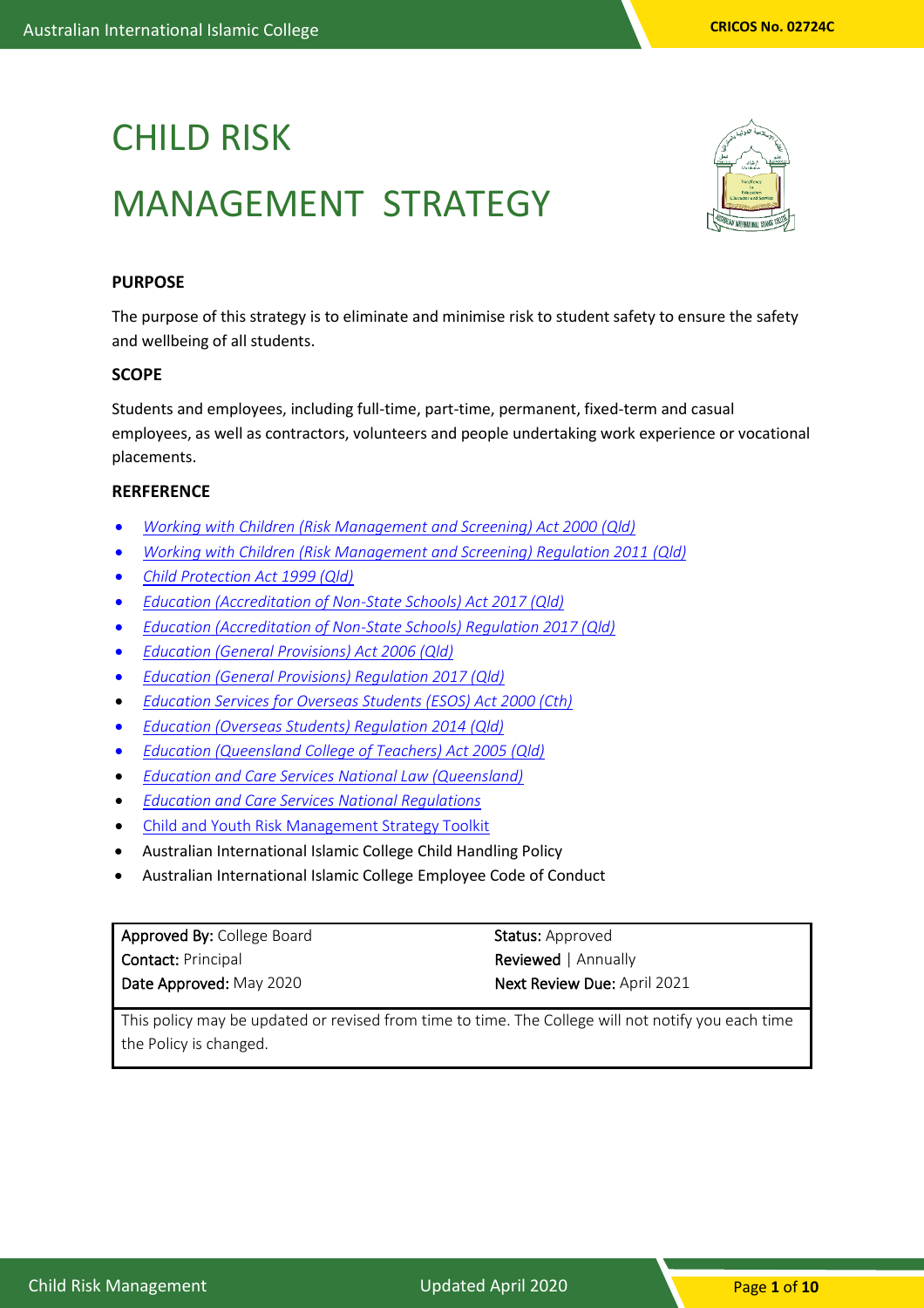#### **Policy Statement and a Statement about Commitment**

Australian International Islamic College is committed to taking all reasonable steps to promote the safety and wellbeing of students enrolled at the school and their protection from foreseeable harm.<sup>1</sup>

#### Implementation

In practice, Australian International Islamic College's commitment to acting in accordance to the *Working with Children (Risk Management and Screening) Act 2000* (Qld)("the **Act**") to promote the safety and wellbeing of students means that it will implement the measures outlined below.

#### *1. Code of Conduct*

At Australian International Islamic College we expect our employees to conduct themselves as follows:

School employees are expected to always behave in ways that promote the safety, welfare and well-being of our students. Employees must actively seek to prevent harm to students, and to support those who have been harmed.

Specific responsibilities include:

- Employees should avoid situations where they are alone in an enclosed space with a student.
- When physical contact with a student is a necessary part of the teaching/learning experience, employees must exercise caution to ensure that the contact is appropriate and acceptable. Employees must always advise the student of what they intend doing and seek their consent.
- Employees must not develop a relationship with any student that is, or that can be interpreted as having a personal rather than a professional interest in a student.
- Employees must not have a romantic or sexual relationship with a student.

This commitment is evidence of Australian International Islamic College fulfilment of the requirements of the Regulations S3(1)(b).

#### *2. Recruitment, Selection, Training and Management Procedures*

Australian International Islamic College is committed to recruiting, selecting, training and managing employees in such a way that limits risks to students. In particular, Australian International Islamic College will:

- Ensure that its recruitment and selection procedures act to reduce the risk of harm to children from employees via:
	- $\circ$  Accurate position descriptions, including whether the successful applicant must be a teacher registered with the Queensland College of Teachers (who has been subject to relevant police and other safety checks), whether a Blue Card is

<sup>1</sup> *Working with Children (Risk Management and Screening) Regulation 2011* (Qld) Reg.3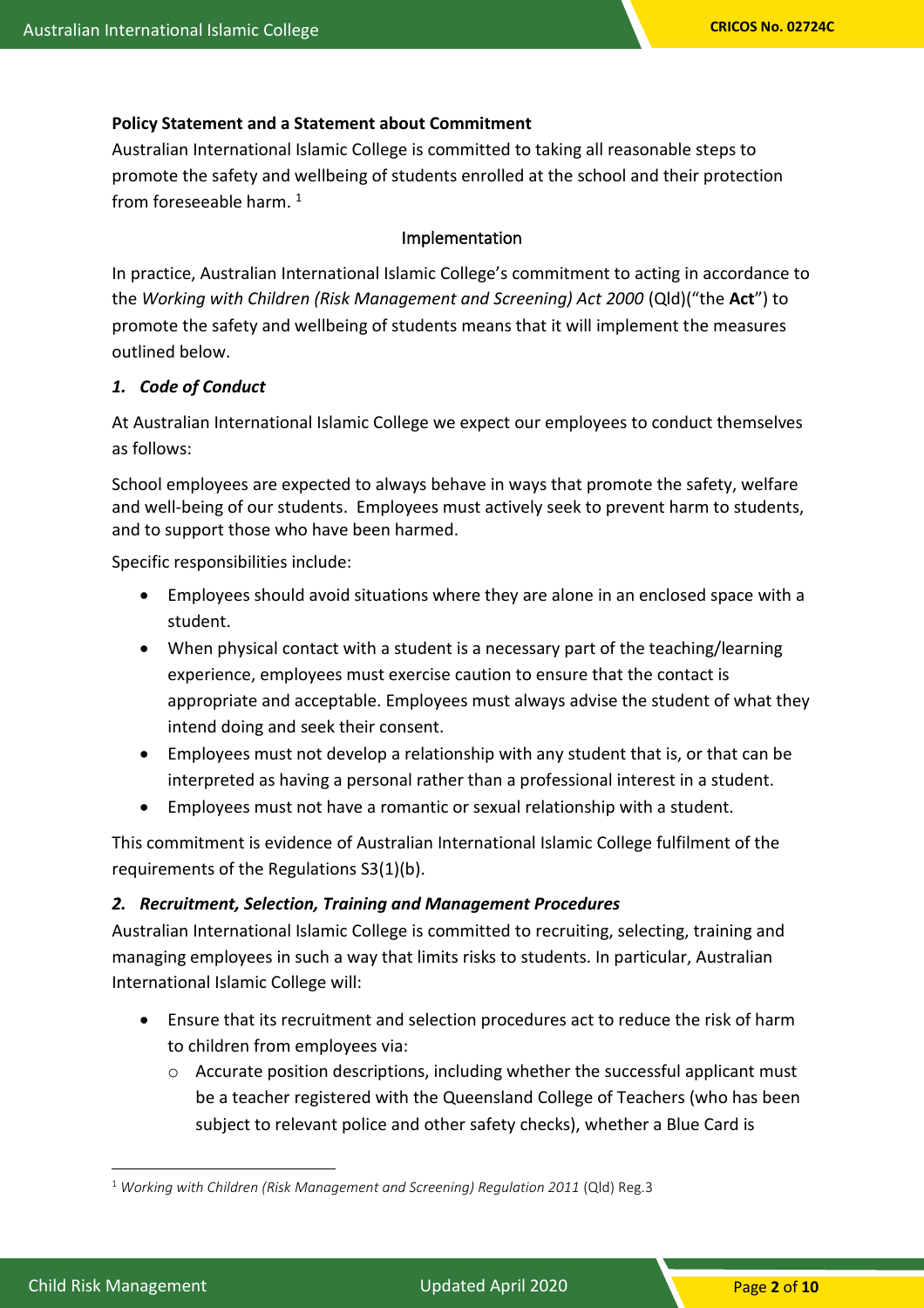necessary for the successful applicant, the responsibilities and supervision associated with the position, the nature and environment of the service provided to students, and the experience and qualifications required by the successful applicant.

- o Advertising the position with a clear statement about the school's commitment to safe and supportive work practices and identifying that candidates will be subject to a teacher registration check or Blue Card screening, a police check, referee checks, identification verification and the requirement to disclose any information relevant to the candidates' eligibility to engage in activities including children.
- o A selection process that includes assessing the application via an interview process and referee and other checks (as identified above) based on the accurate position description.
- $\circ$  A probationary period of employment, which allows the school to further assess the suitability of the new employee and to act as a check on the selection process.
- Ensure that its training and management procedures act to reduce the risk of harm to students from employees via:
	- o Management processes that are consistent, fair and supportive.
	- $\circ$  Performance management processes to help employees to improve their performance in a positive manner.
	- $\circ$  Supportive processes for staff when they are experiencing challenges, such as mentoring, mediation, conflict resolution, coaching, additional training, and external support and counselling services.
	- o An induction program which thoroughly addresses the school's policies and procedures, particularly its expectations regarding student risk management and to assist employees to understand their role in providing a safe and supportive environment for students.
	- o Training new and existing staff on an ongoing basis to enhance skills and knowledge and to reduce exposure to risks, as follows:
		- $\triangleright$  the school's policies and procedures
		- $\triangleright$  identifying, assessing and minimising risks to students
		- $\triangleright$  handling a disclosure or suspicion of harm to a child.
	- o Keeping a record of the training provided to employees.
	- $\circ$  Exit interviews to assist the school to identify broader issues of concern that may impact on the safety and wellbeing of students at the school.

This commitment is evidence of Australian International Islamic College fulfilment of the requirements of the Regulations S3(1)(c).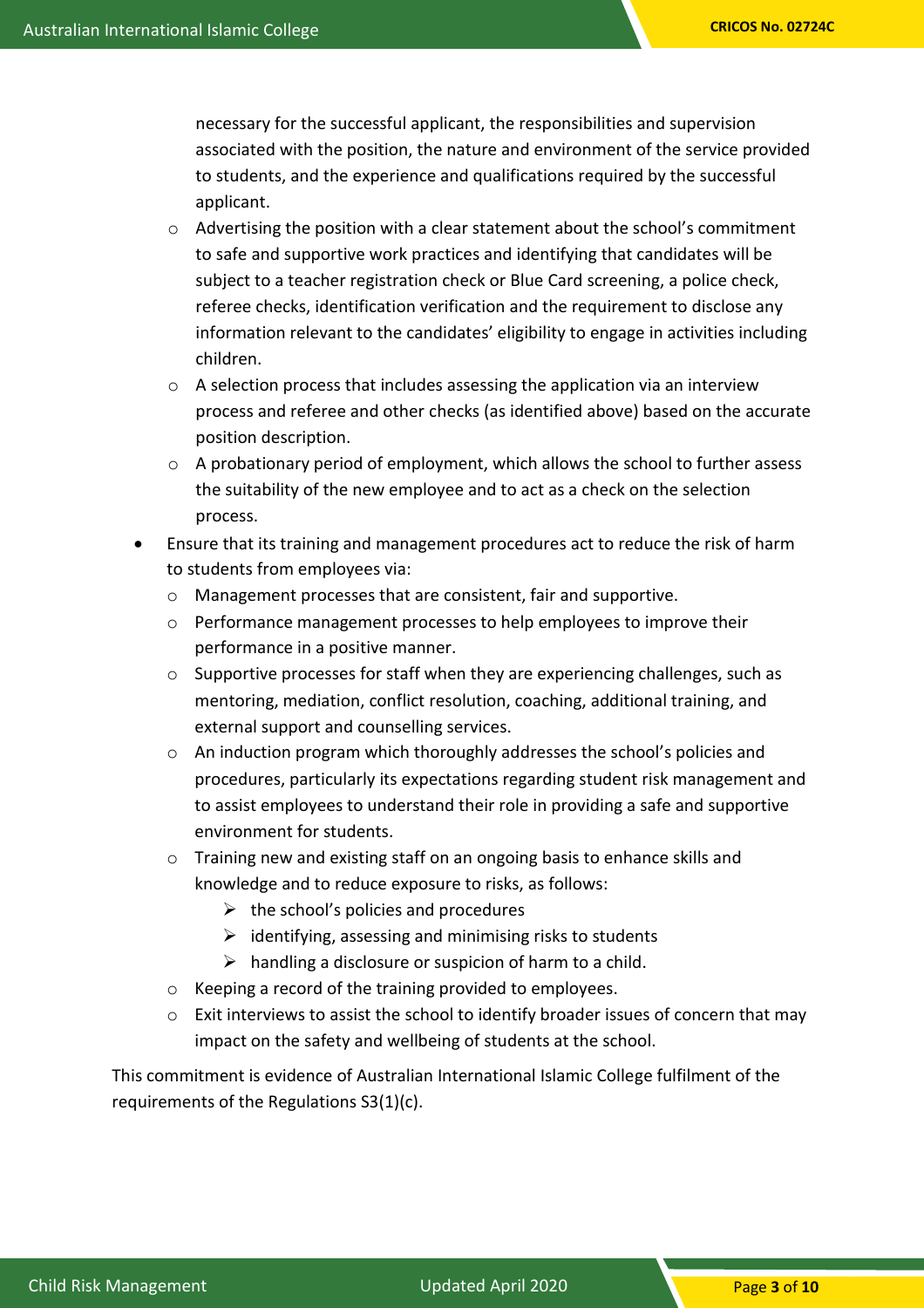#### *3. Handling Disclosures or Suspicions of Harm*

Any of the types of concerns or reports below should be reported and managed under the Australian International Islamic College Child Protection Policy and the Child Protection Policy, as follows:

- all staff with concerns about sexual abuse or likely sexual abuse
- teachers with concerns of sexual or physical abuse
- all staff who have received a report of inappropriate behaviour by another staff member.

To report any type of harm, all staff members should use the Report of Suspected Harm or Sexual Abuse Form in Appendix 2 of this document.

Furthermore, and in accordance with section 76 of the *Education (Queensland College of Teachers) Act* 2005, the Principal of Australian International Islamic College will report to the Queensland College of Teachers any investigations into allegations of harm caused, or likely to be caused, to a student because of the conduct of a relevant teacher at the school.

This commitment is evidence of Australian International Islamic College fulfilment of the requirements of the Regulations 3(1)(d).

#### *4. Managing Breaches of this Child Risk Management Strategy*

Australian International Islamic College is committed to appropriately managing breaches of this Child Risk Management Strategy in accordance with its other relevant policies as appropriate in the circumstances, such as its Child Protection Policy, Employee Code of Conduct, Complaints Handling Policy and Procedures and Enterprise Bargaining Agreement or equivalent>>, and this is evidence of fulfilment of the requirements of the Regulations  $S3(1)(e)$ .

#### *5. Implementing and Reviewing the Child Risk Management Strategy*

This Strategy in its entirety and its related policies and procedures are evidence of fulfilment of the requirements of the Regulations  $S(1)(f)(i)$  relating to implementation.

The introduction to this Child Risk Management Strategy and the "Compliance and Monitoring" section below state Australian International Islamic College commitment to reviewing the Strategy annually and are evidence of fulfilment of the requirements of the Regulations S3(1)(f)(i) relating to review.

#### *6. Blue Card Policies and Procedures*

Australian International Islamic College is committed to acting in accordance with chapter 8 of the Act relating to the screening of employees in such a way that limits risks to children. In particular, Australian International Islamic College will:

• Require relevant prospective or current employees, volunteers, trainee students and school board members to apply for a Blue Card or Exemption Notice, and check the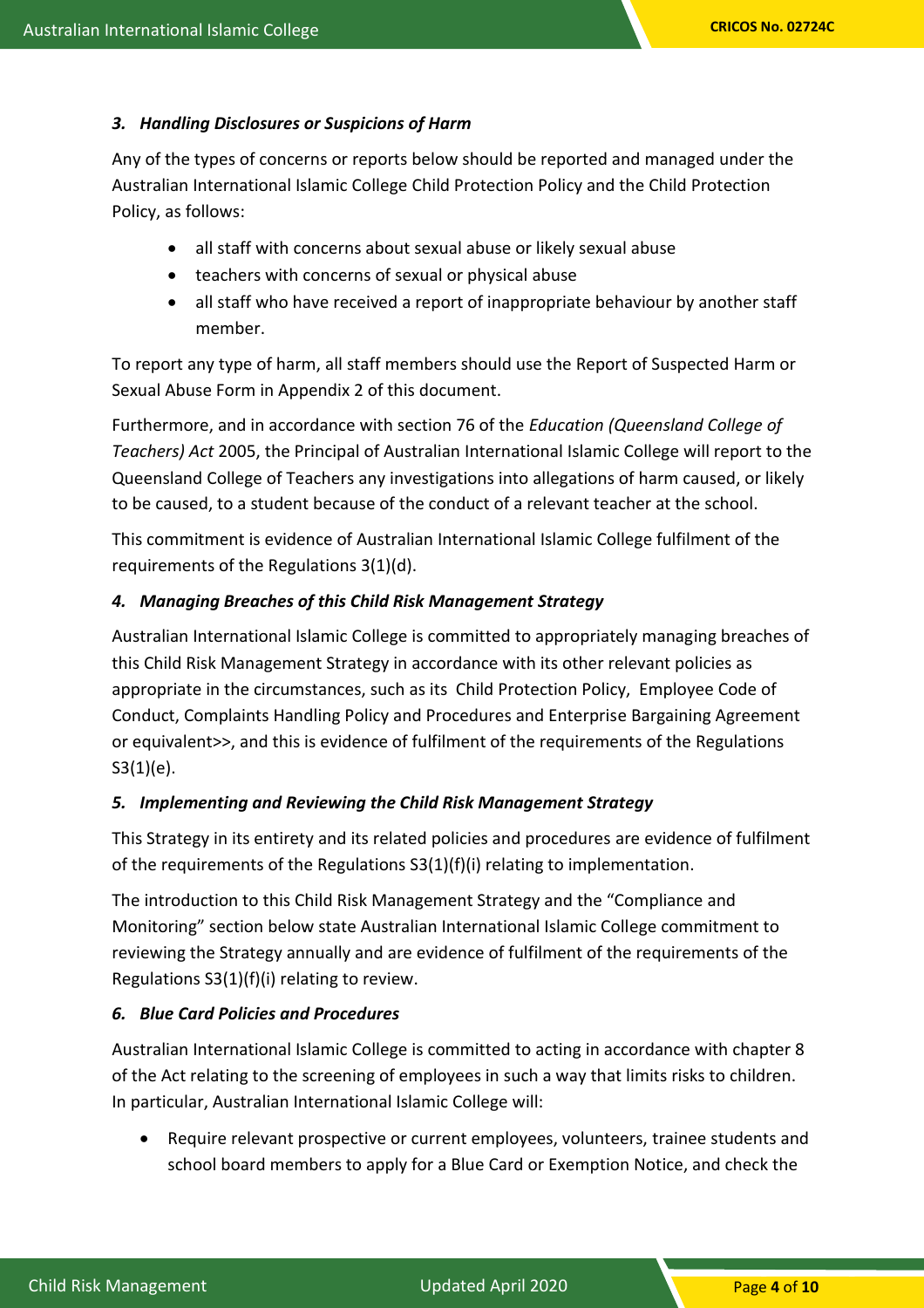validity and appropriateness of any currently held notices as appropriate, in accordance with Australian International Islamic College's position descriptions and the Act

- Complete an *Authorisation to confirm a valid card* application when necessary
- Submit a *Change in police notification* form when notified by employee that such a change has occurred
- Not allow a person to continue to work with children if their Blue Card or Exemption Notice is cancelled or suspended or a negative notice is received after a change of police information
- Submit a *No longer with organisation* form when appropriate
- Appoint a school contact person who will be responsible for managing the screening process and all related documentation and records
- Keep written records of all the above actions, decisions and outcomes, including the dates of expiry of Blue Cards and Exemption Notices
- Ensure that all information in relation to Blue Cards and Exemption Notices is kept confidential
- Act to remind employees to keep their Blue Card or Exemption Notice up to date

This commitment is evidence of Australian International Islamic College's fulfilment of the requirements of the Regulations S3(1)(f)(ii).

## *7. High Risk Management Plans*

Australian International Islamic College is committed to identifying risks, assessing risks, eliminating and minimising risks and the monitoring of risk to the safety of students on an ongoing basis. Australian International Islamic College will utilise various risk management tools to assist it in this process and will keep appropriate records of decisions made and actions taken in relation to risks to children.

This commitment is evidence of Australian International Islamic College 's fulfilment of the requirements of the Regulations S3(1)(g).

#### *8. Strategies of Communication and Support*

Australian International Islamic College's commitment to making this Child Risk Management Strategy available to students, parents and employees via its <<enrolment package, employee handbook, school intranet site>> is evidence of fulfilment of the requirements of the Regulations S3(1)(h)(i).

Australian International Islamic College's is committed to training employees in relation to risks to students and will conduct this training regularly via <<annual formal training events, informal updates at staff meetings and regular discussions between managers and their staff>>, and this is evidence of fulfilment of the requirements of the Regulations S3(1)(h)(ii).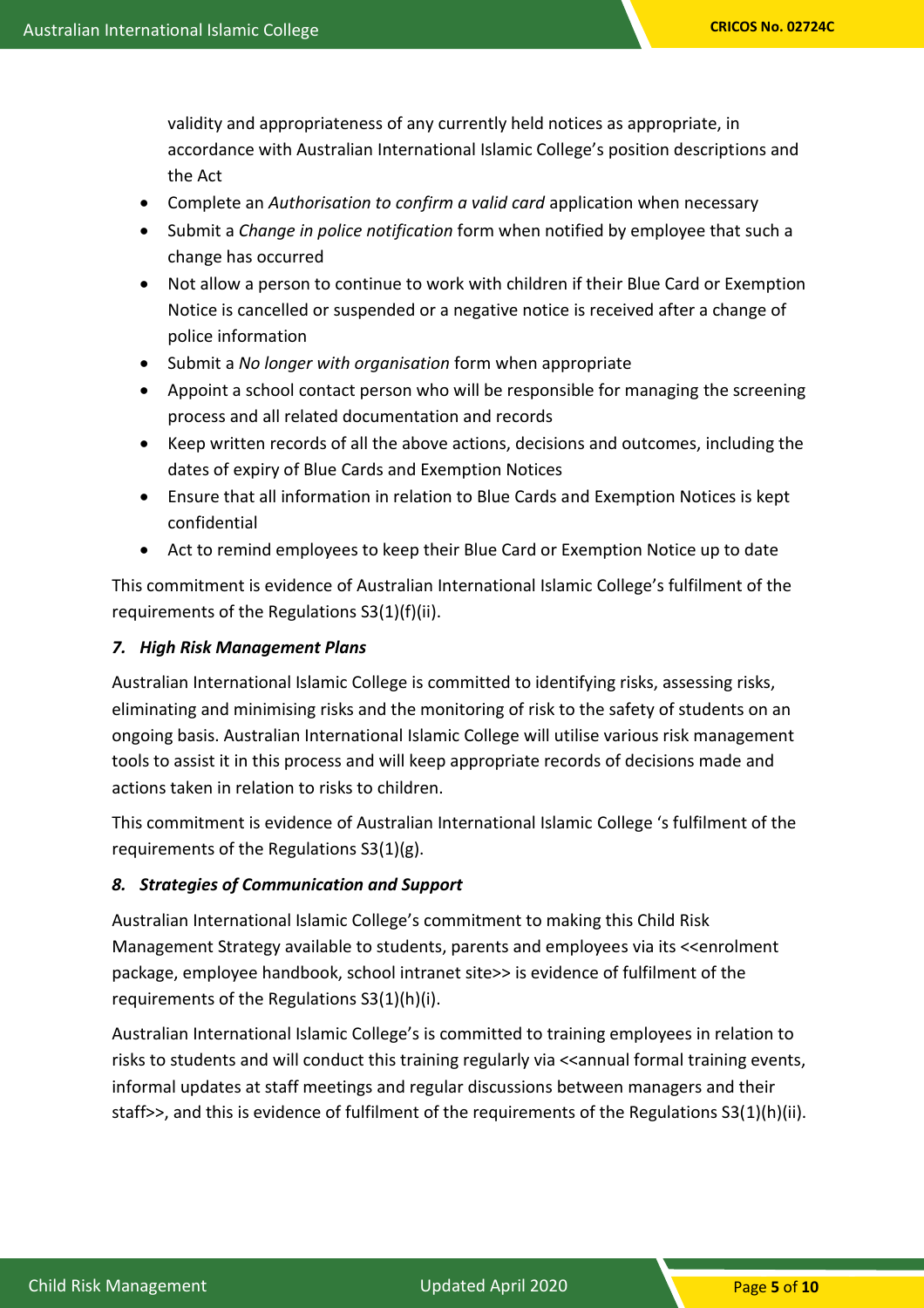#### Responsibilities

Australian International Islamic College is responsible for developing and implementing this Child Risk Management Strategy and related policies and procedures to ensure it fulfils its obligations.

All employees at Australian International Islamic College are responsible for acting in compliance with this Child Risk Management Strategy and related policies and procedures.

## Compliance and Monitoring

Australian International Islamic College is committed to the annual review of this Strategy. Australian International Islamic College will also record, monitor and report to Australian International Islamic College board, the Senior Executive Team and others as appropriate at Australian International Islamic College regarding any breaches of the Strategy.

In addition, Australian International Islamic College is committed to other various compliance and monitoring arrangements made under relevant policies and procedures.

#### Related Documents

- Australian International Islamic College Child Protection Policy
- Australian International Islamic College Complaints Handling Policy
- Australian International Islamic College Blue Card Register
- Australian International Islamic College Risk Management Framework
- Australian International Islamic College Child Protection Procedures
- Australian International Islamic College Complaints Handling Procedures
- Australian International Islamic College Employee Code of Conduct
- Australian International Islamic College Recruitment Policy
- Australian International Islamic College Professional Learning Policy
- Australian International Islamic College Performance Management System
- Australian International Islamic College Blue Card Policy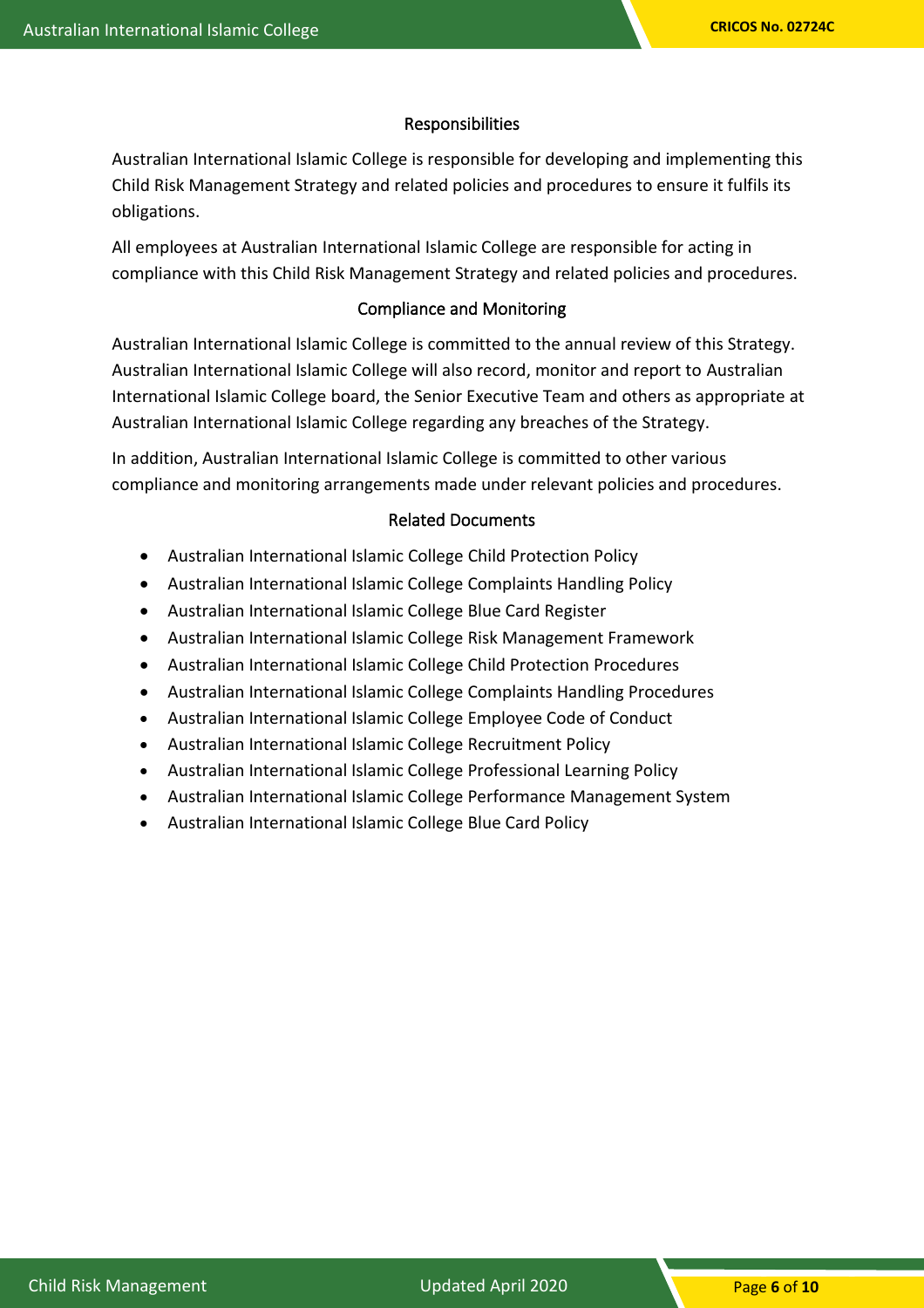# Helpful Links

- Independent Schools Queensland's **[Child Protection Decision Support Trees](https://www.isq.qld.edu.au/members/child-protection)**
- Department of Communities, Child Safety and Disability Services' **[Child Protection](http://www.communities.qld.gov.au/childsafety/partners/our-government-partners/queensland-child-protection-guide/online-child-protection-guide)  [Guide](http://www.communities.qld.gov.au/childsafety/partners/our-government-partners/queensland-child-protection-guide/online-child-protection-guide)** resource

# Appendices

- Appendix 1 Summary of Reporting Harm
- Appendix 2 Report of Suspected Harm or Sexual Abuse Form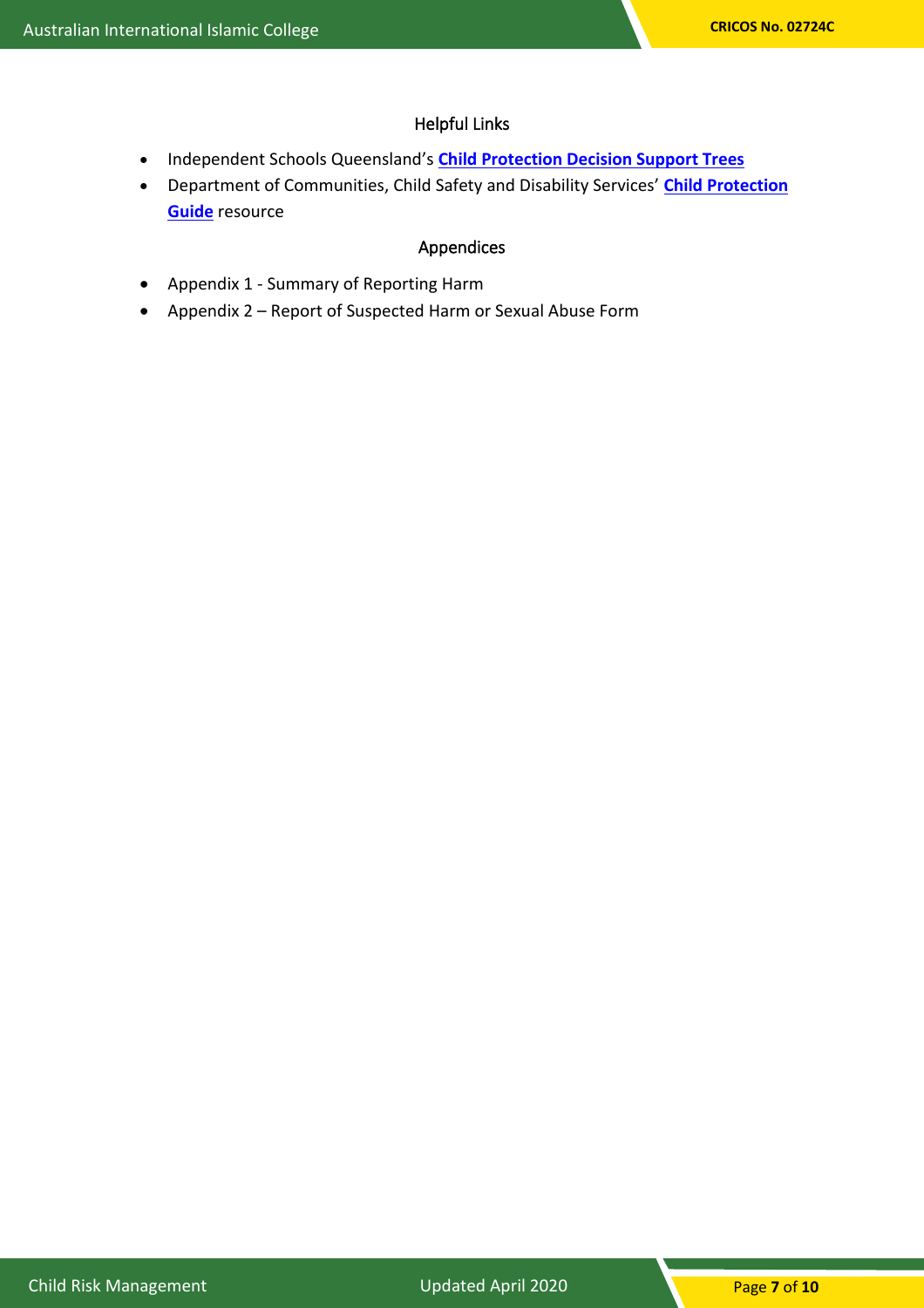# **Appendix 1**

# Summary of Reporting Harm

| Who                               | What abuse                                                      | <b>Test</b>                                                                           | <b>Report to</b>                                     | Legislation                                    |
|-----------------------------------|-----------------------------------------------------------------|---------------------------------------------------------------------------------------|------------------------------------------------------|------------------------------------------------|
| All staff                         | Sexual                                                          | Awareness or a suspicion<br>Sexually abused or likely to<br>be sexually abused        | Principal, through to<br>police                      | EGPA sections 366 and<br>366A                  |
| <b>Teacher</b>                    | Sexual and physical                                             | Significant harm<br>Parent may not be willing<br>and able                             | Confer with principal,<br>report to Child Safety     | CPA sections 13E and 13G                       |
| All staff                         | Physical, psychological,<br>emotional, neglect,<br>exploitation | Significant harm<br>Parent may not be willing<br>and able                             | Principal, through to<br>Child Safety                | <b>Accreditation Regulations</b><br>section 16 |
| All staff                         | Any                                                             | Not a level that is otherwise<br>reportable to Child Safety,<br>refer with consent    | Principal, through to<br>Family and Child<br>Connect | CPA Sections 13B and<br>159M                   |
| Principal                         | Any                                                             | Not a level that is otherwise<br>reportable to Child Safety,<br>refer without consent | Family and Child<br>Connect                          | CPA Sections 13B and<br>159M                   |
| Any<br>member<br>of the<br>public | Any                                                             | Significant harm<br>Parent may not be willing<br>and able                             | Child Safety                                         | CPA section 13A                                |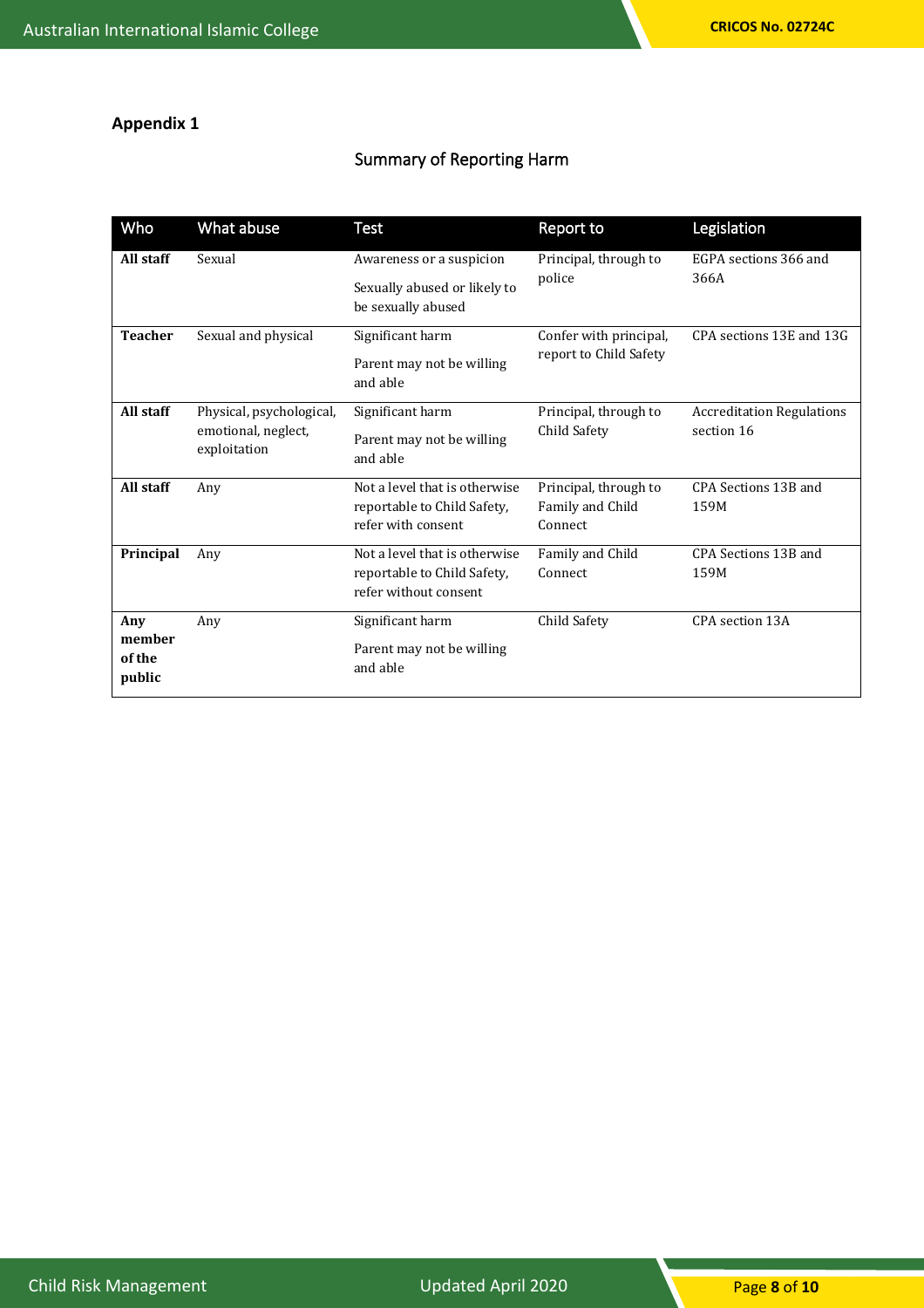# **Appendix 2**

#### Private and Confidential

# Report of Suspected Harm or Sexual Abuse

| Date:                    |  |
|--------------------------|--|
| School:                  |  |
| School Phone:            |  |
| School Email and/or Fax: |  |

| DETAILS OF STUDENT/CHILD HARMED OR AT RISK OF HARM/ABUSE: |                                              |
|-----------------------------------------------------------|----------------------------------------------|
| Legal Name:                                               | Preferred Name:                              |
| DOB:                                                      | Gender:                                      |
| Year Level:                                               | Cultural Background:                         |
| Primary language spoken:                                  |                                              |
| Aboriginal $\Box$<br>Torres Strait Islander $\Box$        | Aboriginal and Torres Strait Islander $\Box$ |
| Does the student have a disability verified under EAP:    | Disability Category:                         |
| Yes $\square$ No $\square$                                |                                              |
| Student's Residential Address:                            | Phone:                                       |
|                                                           | Student's Personal Mobile:                   |
|                                                           |                                              |

| <b>FAMILY DETAILS</b>                                                                                |         |                          |  |
|------------------------------------------------------------------------------------------------------|---------|--------------------------|--|
| Parent/caregiver 1:                                                                                  |         | Relationship to Student: |  |
| Address (if different from student):                                                                 |         |                          |  |
| Phone: (H):                                                                                          | (W):    | $(M)$ :                  |  |
| Parent/caregiver 2:                                                                                  |         | Relationship to Student: |  |
| Address (if different from student):                                                                 |         |                          |  |
| Phone: (H):                                                                                          | $(W)$ : | $(M)$ :                  |  |
| Is the student in out of home care? Yes $\Box$ No $\Box$                                             |         |                          |  |
| Are there any Family Court or Domestic Violence orders in place? Yes $\Box$ No $\Box$ Unknown $\Box$ |         |                          |  |

| PERSON ALLEGED TO HAVE CAUSED THE HARM OR ABUSE |                            |                    |
|-------------------------------------------------|----------------------------|--------------------|
| $\Box$ Adult family member                      | $\Box$ Child family member | $\Box$ Other adult |
| $\Box$ Student/other child                      | ∃Unknown                   |                    |